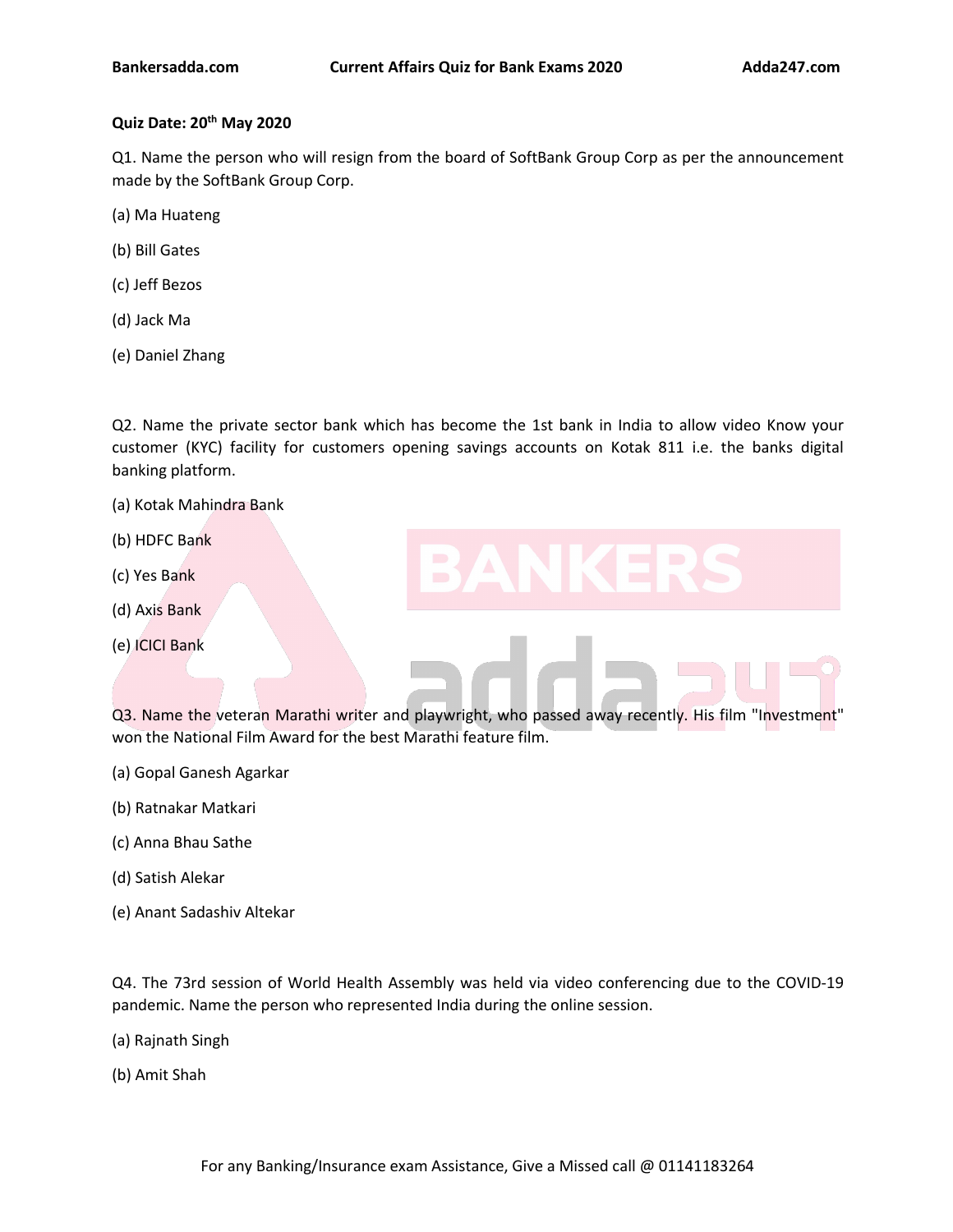- (c) Smriti Zubin Irani
- (d) Subrahmanyam Jaishankar
- (e) Harsh Vardhan

Q5. \_\_\_\_\_\_\_\_\_\_ has released a Special Postal Cover dedicated to the migrant workers with an objective of paying tribute to them.

- (a) Indian Army
- (b) India Post
- (c) Indian Air Force
- (d) Indian Coast Guard
- (e) Indian Navy

Q6. Name the accelerator programme which has been launched by the Karnataka's Centre of Excellence in cyber security to support mature Indian start-ups in order to help them in accelerating their growth via government as well as market connections.

addae

- (a) T.R.A.C.K
- (b) C.Y.B.E.R
- (c) H.A.C.K.E.R
- (d) C.Y.B.S.E.C
- (e) H.A.C.K

Q7. Mobile indoor Disinfection Sprayer units namely Pneumatically Operated Mobile Indoor Disinfection, and \_\_\_\_\_\_\_\_\_\_\_ have been developed by the [scientists](https://www.adda247.com/product-onlineliveclasses/3540/sbi-po-ka-maha-pack-online-live-classes-test-series-video-courses-ebooks-in-english-medium) at CSIR-Central Mechanical Engineering Research Institute.

- (a) Battery Powered Distribution Sprayer
- (b) Battery Powered Disinfectant Sprayer
- (c) Battery Plus Distance Sprayer
- (d) Battery Powered Infectant Sprayer
- (e) Battery Propelled Disinfectant Spray[er](https://www.adda247.com/product-onlineliveclasses/3936/bank-maha-pack-6-months)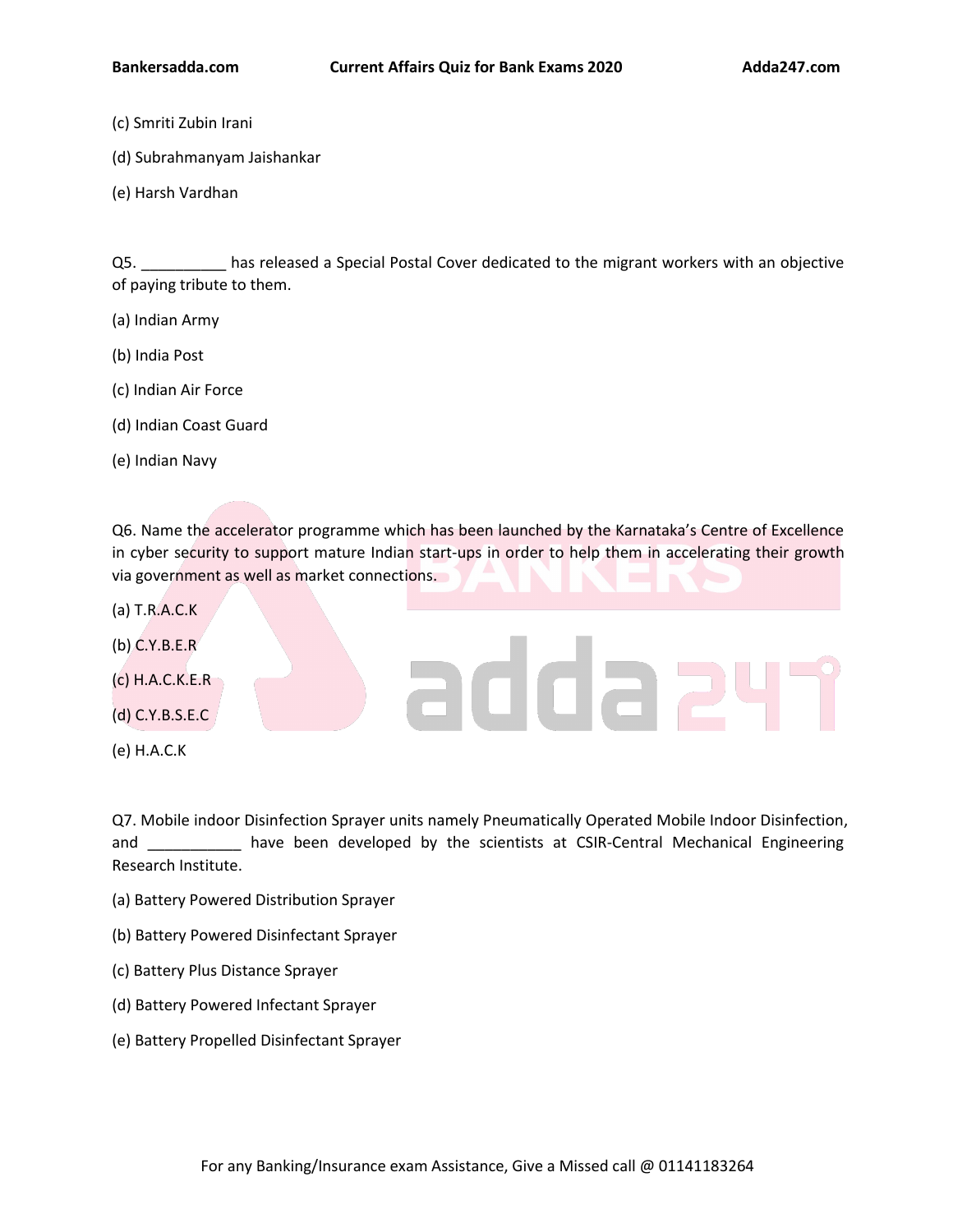Q8. The Bundesliga primary football league of \_\_\_\_\_\_\_ has become the world's first major sports event to resume after COVID-19 lockdown.

- (a) Germany
- (b) France
- (c) Spain
- (d) Italy
- (e) Turkey

Q9. The International Cricket Council's (ICC) Cricket Committee has recommended banning on the use of saliva to shine the ball. This committee was chaired by?

- (a) Shane Warne
- (b) Glenn McGrath
- (c) Muttiah Muralitharan
- (d) Harbhajan Singh
- (e) Anil Kumble

Q10. Name the campaign which has been launched by the Madhya Pradesh for the migrant labourers moving through the state.

- (a) Donate Food
- (b) Charan Paduka
- (c) Migrant Movement
- (d) Migrant Suraksha
- (e) Madhya Palayan

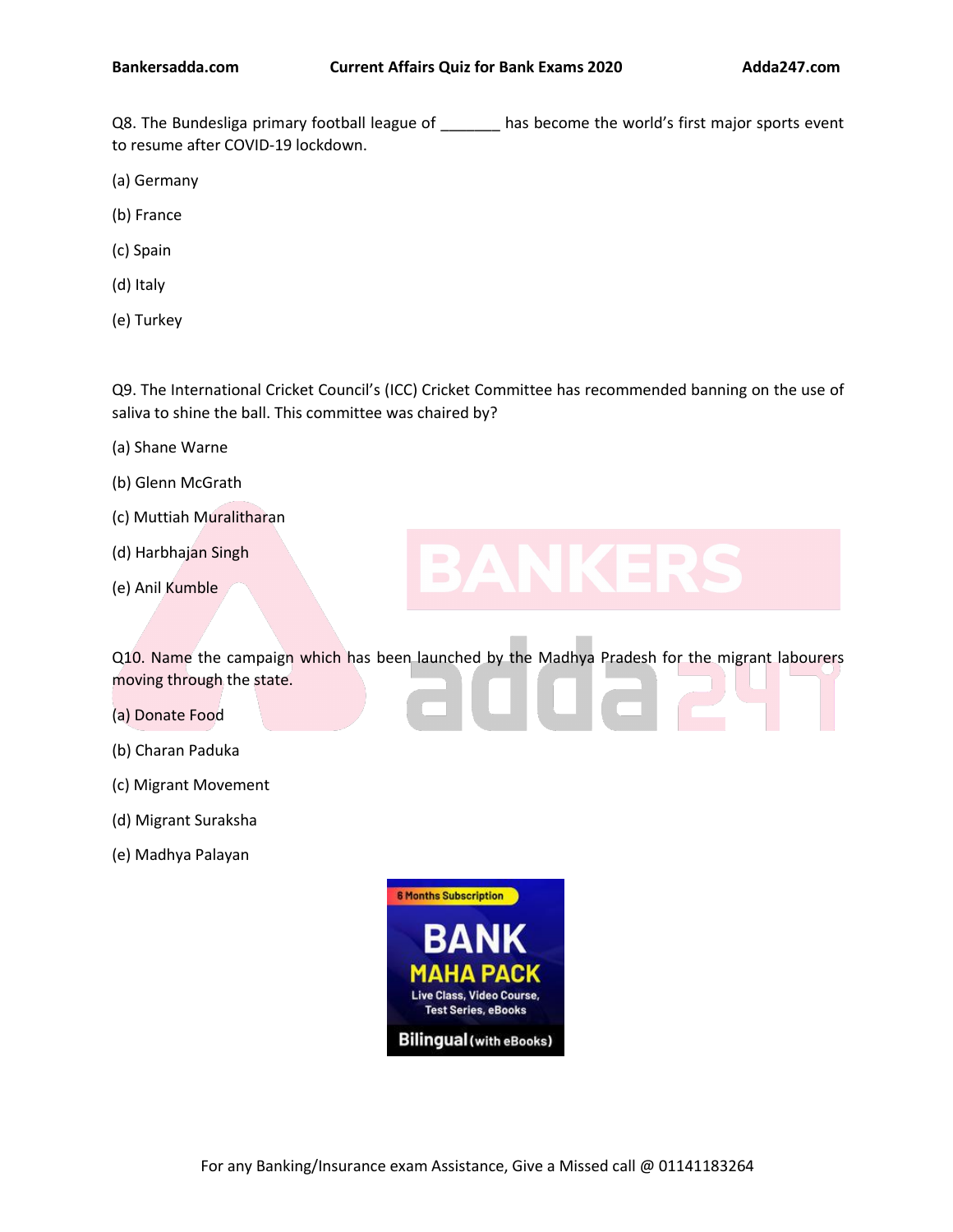Q11. International Advanced Research Centre for Powder Metallurgy and New Materials, and Sree Chitra Tirunal Institute of Medical Sciences and Technology, have jointly developed \_\_\_\_\_\_\_\_\_ based alloys for biodegradable metal implants for use in humans.(a) Iron-Copper

- 
- (b) Iron-Tin
- (c) Iron-Nickel
- (d) Iron-Potassium
- (e) Iron-Manganese

Q12. Name the public sector bank which has started a special business vertical dedicated to gold loans to help customers with much-needed funds to revive their business activities affected by the COVID-19 pandemic.

- (a) Punjab National Bank
- (b) Bank of Baroda
- (c) Canara Bank
- (d) Bank of India
- (e) State Bank of India

Q13. Name the Landing Craft Utility Ship that was recently commissioned into Indian Navy in Port Blair.

- (a) INLCU L54
- (b) INLCU L55
- (c) INLCU L56
- (d) INLCU L57
- (e) INLCU L58

Q14. Name the person who has becomes new [director-general](https://www.adda247.com/product-onlineliveclasses/3936/bank-maha-pack-6-months) (DG) of the Realtors body National Real Estate Development Council (NAREDCO).

- (a) Rajesh Goel
- (b) Balkrishan Goenka
- (c) Sajal Prakash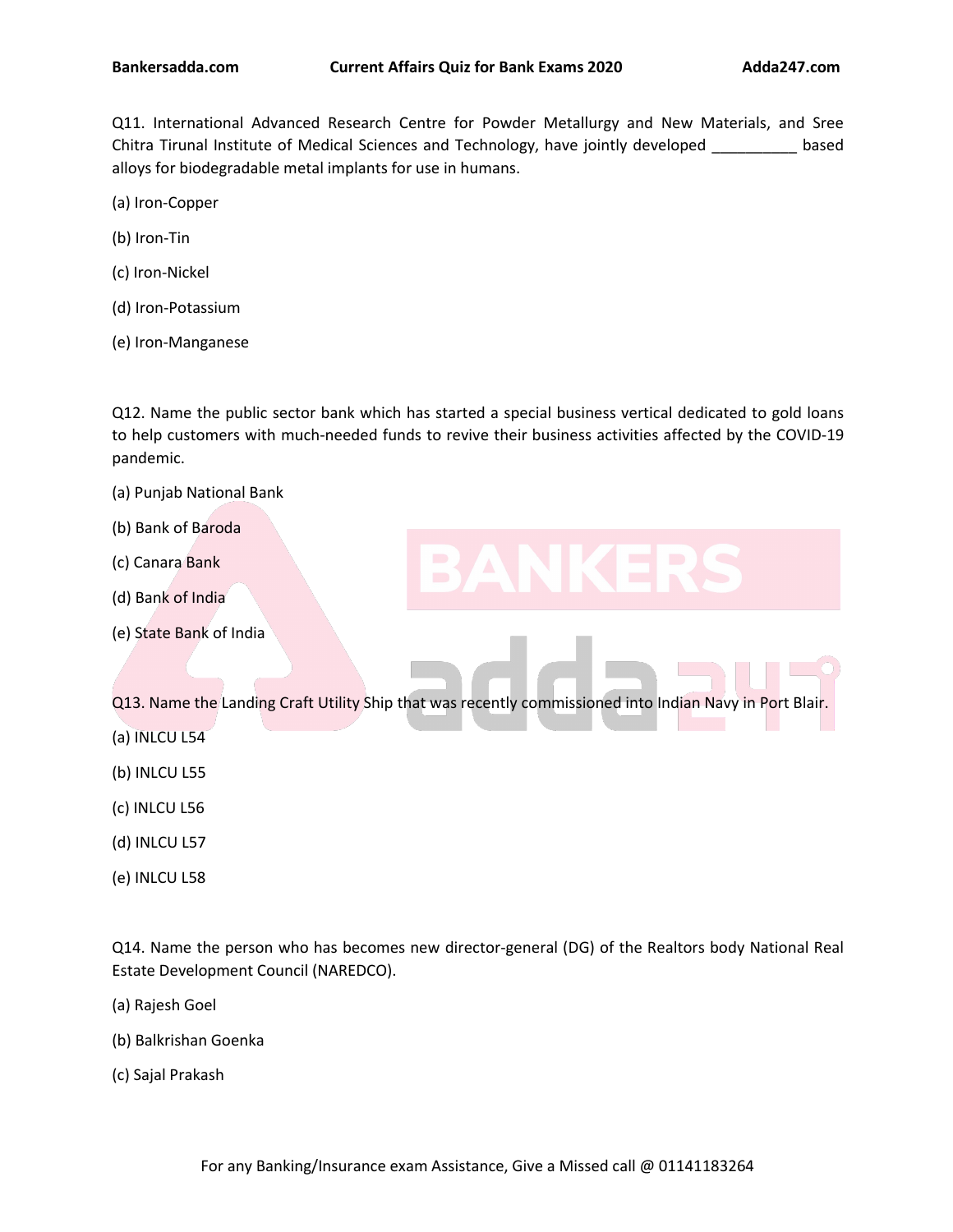- (d) Mukesh Kumar Surana
- (e) D. Rajkumar

Q15. Name the person who is presently serving as the Director General of India Post.

- (a) Anil Kumar Jha
- (b) Ajit Kumar Mohanty
- (c) Nalin Singhal
- (d) M V Gowtama
- (e) Arundhaty Ghosh

## **Solutions**

# S1. Ans.(d)

Sol. SoftBank Group Corp announced that the Alibaba co-founder Jack Ma will resign from the board of SoftBank Group Corp.

# S2. Ans.(a)

Sol. Kotak Mahindra Bank has become the 1st bank in India to allow video Know your customer (KYC) facility for customers opening savings accounts on Kotak 811 i.e. the banks digital banking platform.

## S3. Ans.(b)

Sol. Veteran Marathi writer and playwright, Ratnakar Matkari passed away. His film Investment won the National Film Award for the best Marathi feature film.

## S4. Ans.(e)

Sol. The 73rd session of World Health Assembly was held via video conferencing due to the COVID-19 pandemic. During the session, India was [represented](https://www.adda247.com/product-onlineliveclasses/3936/bank-maha-pack-6-months) by Union Health Minister Dr Harsh Vardhan.

S5. Ans.(b)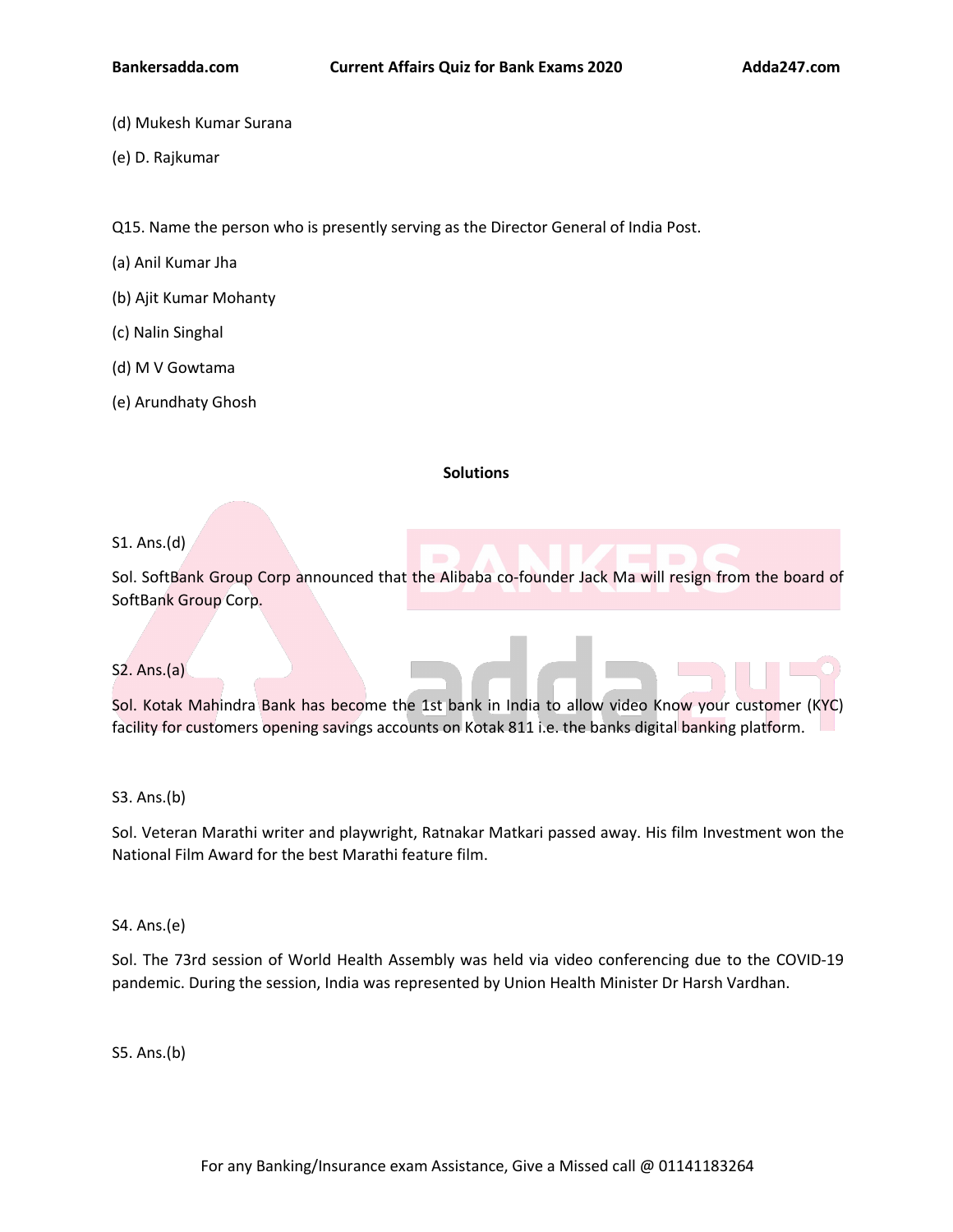Sol. India Post has released a Special Postal Cover dedicated to the migrant workers with an objective of paying tribute to them.

S6. Ans.(e)

Sol. An accelerator programme branded as "H.A.C.K" has been launched by the Karnataka's Centre of Excellence in cyber security (CySecK).

S7. Ans.(b)

Sol. Mobile indoor Disinfection Sprayer units namely Pneumatically Operated Mobile Indoor Disinfection, and Battery Powered Disinfectant Sprayer have been developed by the scientists at CSIR-Central Mechanical Engineering Research Institute.

S8. Ans.(a)

Sol. The Bundesliga primary football league of Germany becomes the world's first major sports event to resume after COVID-19 lockdown.

S9. Ans.(e)

Sol. The International Cricket Council's (ICC) Cricket Committee has recommended banning on the use of saliva to shine the ball. This committee was chaired by former India leg-spinner Anil Kumble.

S10. Ans.(b)

Sol. "Charan Paduka" campaign has been launched by the Madhya Pradesh for the migrant labourers moving through the state.



S11. Ans.(e)